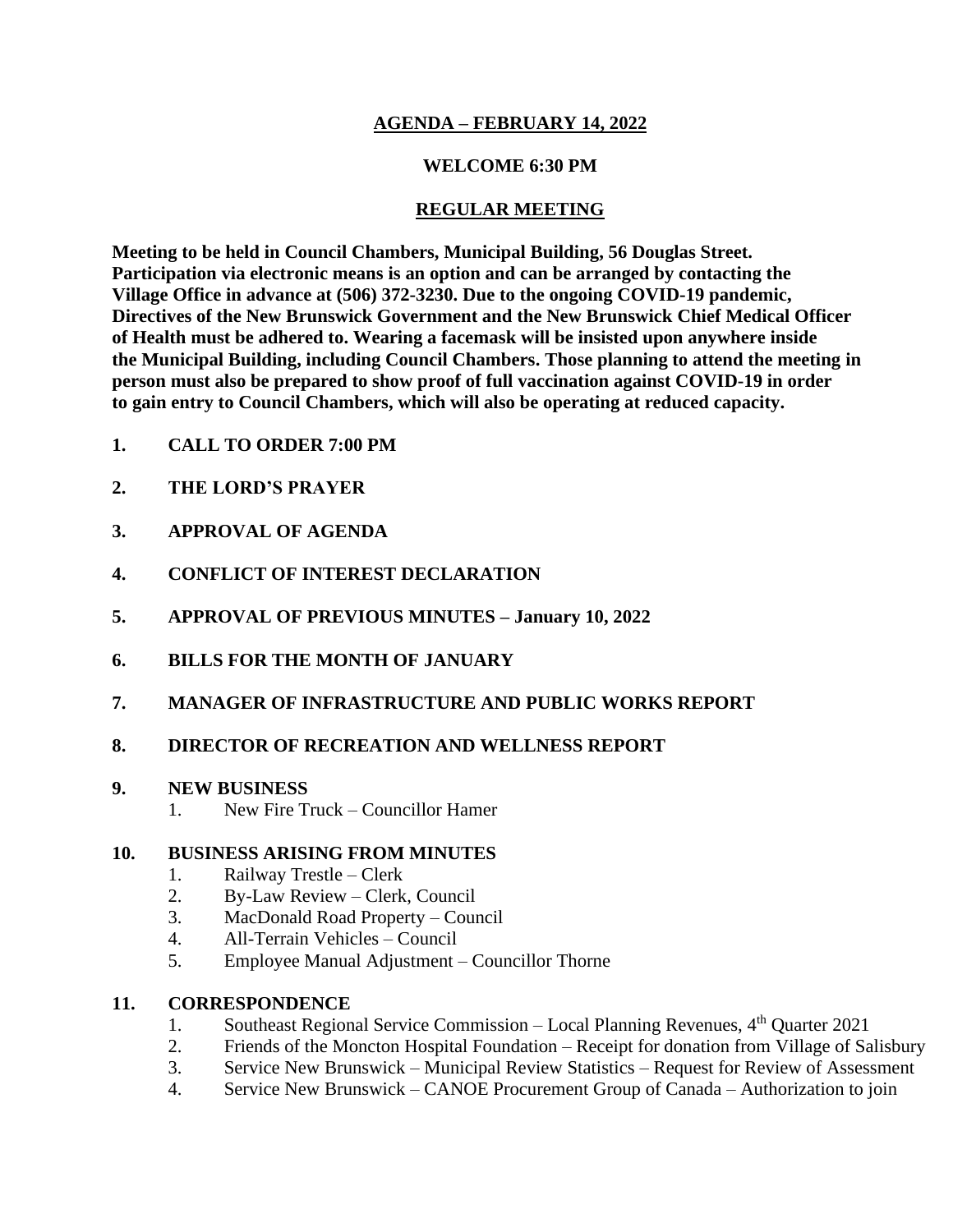For Council's Information and Perusal

- a) Water Canada: Projects, Policy, and Innovation (periodical) January-February 2022
- b) Achieve Centre for Leadership Online training options February-May 2022 (3)
- c) Crisis & Trauma Resource Institute Online training options February-June 2022
- d) InfraStructures: Construction/Public Works/Natural Resources (periodical) (2)
- e) Institute of Professional Management (IPM) News, Updates and Events + 2022 Calendar
- f) ReNew Canada: The Infrastructure Magazine (periodical) January-February 2022
- g) AG Dealer (periodical) Atlantic Edition January 2022
- h) Recycling Product News (periodical) November-December 2021
- i) Indeed for Employers Offer of online hiring service (mailer)
- j) Service New Brunswick Canadian Free Trade Agreement Statistics
- k) Federation of Canadian Municipalities FCM Voice Prioritizing local pathways to net-zero
- 1) Water Canada: The Droplet e-Newsletter January 31<sup>st</sup>, February  $3^{rd}$  and  $7^{th}$  (3)
- m) Recycling Product News e-Newsletter Weekly February  $1<sup>st</sup>$ ,  $2<sup>nd</sup>$ ,  $3<sup>rd</sup>$ ,  $8<sup>th</sup>$  and  $10<sup>th</sup>$  (5)
- n) Municipal World Insider e-Newsletter February  $2<sup>nd</sup>$  and  $9<sup>th</sup>$  (2)
- o) AIM (Atlantic Infrastructure Management) Network Online Workshop Series Feb.-Mar.
- p) MW Shares: Municipal World Podcasts (1) Virtual council meetings, (2) social media
- q) Pryor Learning Live online professional skills seminars
- r) Turf & Rec e-Newsletter February  $2<sup>nd</sup>$  and  $9<sup>th</sup>$  (2)
- s) ReNew Canada ReNewsletter February  $2<sup>nd</sup>$ ,  $3<sup>rd</sup>$  and  $9<sup>th</sup>$  (3)
- t) EOS Eco-Energy Tantramar Climate Change Week February  $6<sup>th</sup>$ -11<sup>th</sup>
- u) Canadian Network of Asset Managers 2022 CNAM Hybrid Conference (2)
- v) Literacy Coalition of New Brunswick Literacy News January-February 2022
- w) Municipal World (periodical) February  $2022 +$  Access to digital edition
- x) Affordable Housing News Spotlight: It's Black History Month
- y) Institute of Public Admin. of Canada Annual IPAC Leadership Summit Feb.  $24<sup>th</sup>(3)$
- z) IPAC Talent Employment Network IPAC's Job Board (employment opportunities)
- aa) Greater Moncton Roméo LeBlanc International Airport Release Another Pandemic Year
- bb) FCM Voice FCM Board taking action to shape Budget 2022
- cc) GrantMatch Current Government Incentive Opportunities for Canadian Municipalities
- dd) Green Ideas for a Healthier Planet & a Better Future Carl Duivenvoorden e-newsletter
- ee) Onsolve Failing to Plan is Planning to Fail (webinar)
- ff) jeffmowatt.com Trusted Advisor Customer Service (livestream seminar)
- gg) Eventeny Management of volunteers, Part 2 (Upcoming webinar)
- hh) Supply Post (periodical) February 2022

# **12. FIRE DEPARTMENT REPORT / RCMP REPORT**

#### **13. MAYOR'S REPORT**

# **14. COUNCILLORS' REPORTS**

Councillor Colwell Councillor Gallant Councillor Hamer Councillor O'Blenis Councillor Thorne